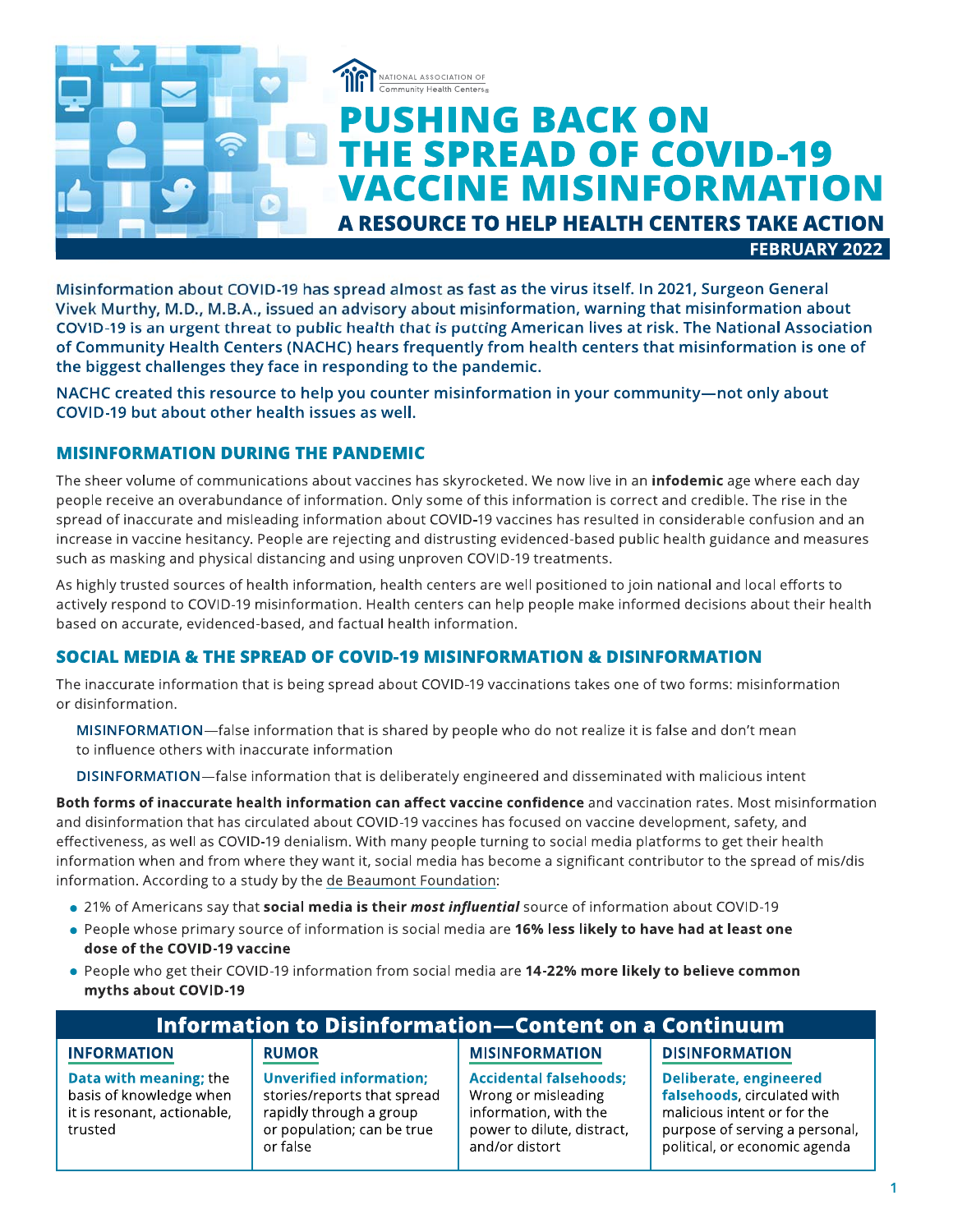# **TAKING ACTION TO COMBAT MISINFORMATION**

Want to counter the spread of misinformation or be ready to respond to inaccurate information posted by a patient, but not sure where to begin? Below are some steps you can take to prepare and monitor for misinformation and engage, respond, and develop content when appropriate.

#### **Closely Monitor Your Health Center's Social Media Channels**

- . Watch for misinformation circulating and posted on your health center's social media channels.
- Check the Public Health Communication Collaborative misinformation alerts to stay abreast of the latest types of COVID-19 misinformation that may require a response from your health center. This helpful resource tracks common myths and provides talking points to counter them.

#### Learn the Common Tactics People Use to Create Disinformation

As you monitor for misinformation, you want to be able to recognize anti-COVID vaccine proponents who deliberately and maliciously post false information. By identifying these actors, you can more confidently assess the content and determine how you should respond. Disinformation tactics often used by anti-vaxxers include:

- Cherry picking data—choosing the statistic that supports the statement or argument a person wants to make, but without presenting all the data or all the context
- Reference to fake experts
- Race baiting—verbal attacks against a member(s) of a racial group
- Values baiting-verbal attacks on someone(s) values

**IMPORTANT NOTE:** When inaccurate information about COVID-19 is deliberately published, the best strategy is to avoid engaging. You may offer a factual response correcting the misinformation, but you do not want to repeat or share false information or get caught in a back-and-forth online argument with anyone who deliberately publishes false information.

#### Assess the content to determine if and how you respond

While you may want to avoid responding to disinformation, you may choose to correct content that may not be intentionally inaccurate or is only partially accurate. Use this checklist when you spot a piece of health information you suspect may be misinformation.

- Check the Source
	- $\checkmark$  Did you type the claim into a search engine to see if it has been verified by a credible source?
	- ✔ Did you read the "About Us" page on the website or social media platform to see if it is a source you can trust?
	- $\checkmark$  Are you looking at the orginal source of content being posted on the social media channel or other digital platform?

#### • Check the Data

- Did you check the Centers for Disease Control and Prevention (CDC) or local public health department website to see whether there is information about the claim being made?
- $\checkmark$  Did you check with other health center providers to see if they have any additional information?
- Check the Date
	- $\checkmark$  How recent was the article or social media post originally published?
	- $\checkmark$  If it was originally published months ago, is there updated information now available?

# Respond to COVID-19 vaccine misinformation by either debunking, inoculating, or reporting

DEBUNKING—Responding to misinformation such as myths or rumors that appear in social media posts allows health center staff to explain why the information is false and offer evidenced-based facts with clear, simple, and easy-tounderstand language from a trusted medical source. By debunking the myth or rumor, health center staff educate the person who posted the misinformation and all the people who read and/or comment on it.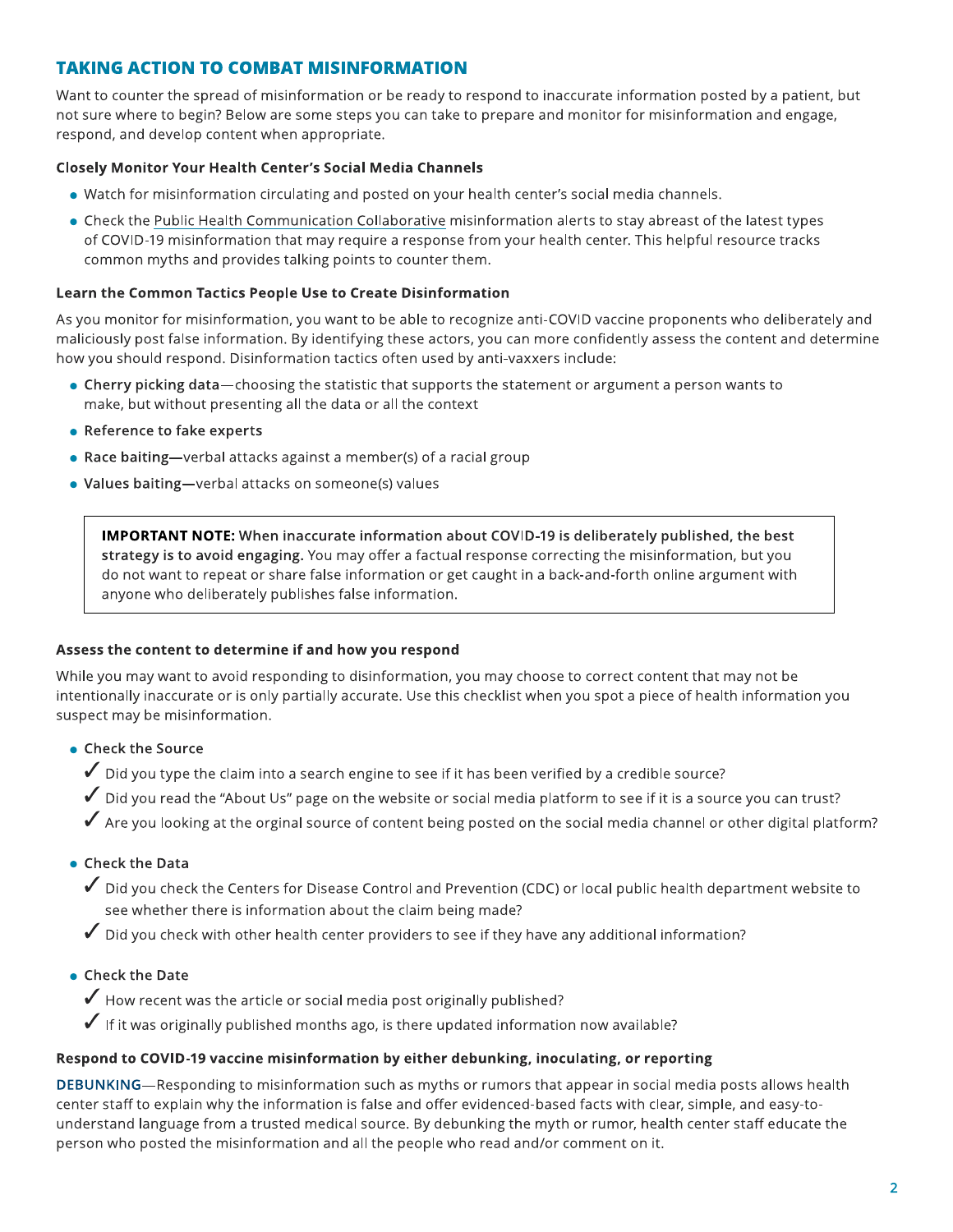**INOCULATING**—Inoculating or pre-bunking is a method used to prepare someone for misinformation before they are exposed to it by giving accurate information to counter the anticipated inaccuracies. A good inoculation message provides a counterargument to explain the flaws in a piece of misinformation. This method is effective in debunking rumors, myths, and conspiracy theories because it prepares people for what they might hear or read.

REPORTING-While you want to avoid engaging with a post you identified as disinformation, you can still act. Health center staff can report posts with false information about COVID-19 and vaccines to social media platforms. To report a post, look for the menu button next to each post with a 'report' option.

#### Use the "Fact Sandwich Method" to Respond to Misinformation

Correcting false statements without further spreading them can be tricky, but it can be done effectively.

Public health communication experts recommend using the "Fact Sandwich" method when responding to misinformation. The response:

- $\bullet$  leads with the truth
- warns of the misinformation
- briefly describes the false information, and
- . ends by restating the truth and the facts.

The goal of using the "Fact Sandwich" is to expose people to a weakened version of the misinformation and equip them with counter-arguments (the facts). Check out these helpful "Fact Sandwich" examples CDC created to address some common misinformation about COVID-19 vaccination.

# **Responding to COVID-19 Misinformation Guidance**

DO

- Be personal and empathetic
- Listen and validate the person's concerns
- Respond with accurate and reliable sources-rely on science and data and personal experience
- Provide easy to grasp facts and stats
- Account for the varying experiences of people in different demographic groupsmany communities of color have valid historical reasons to be skeptical of the health system
- Avoid stereotypes and/or negative information about racial, ethnic, religious groups, etc.
- Disengage if the person is "committed" to espousing false narratives
- Stay politically neutral

**DON'T** 

- Get political
- Repeat misinformation
- Take it personally
- Vilify the sharer or shame
- Rely on fear